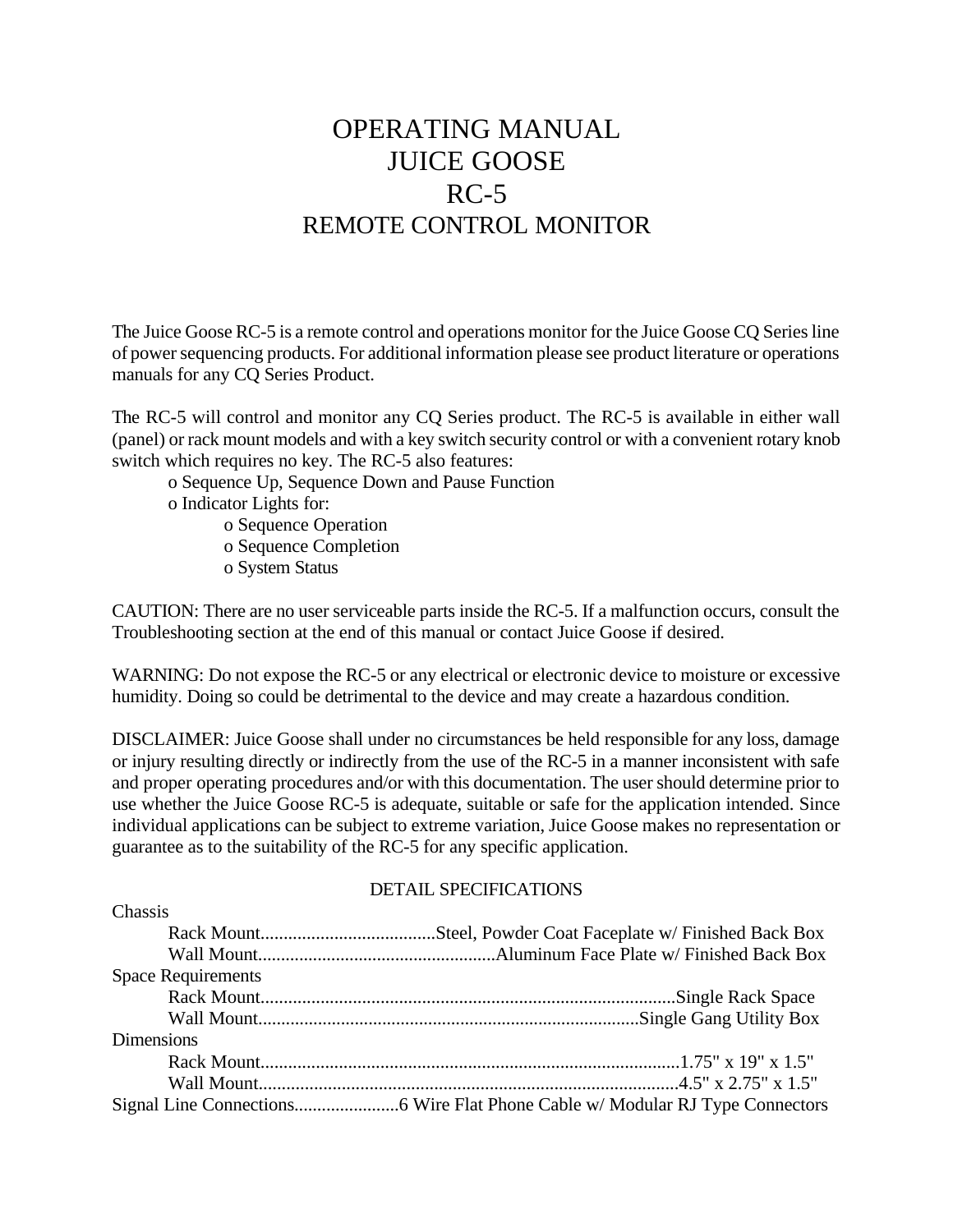### INSTALLATION

The RC-5 requires no external power supply.

#### RACK MOUNT

The Rack Mount RC-5-RM should be installed with standard rack hardware. Nylon mounting washers are recommended to prevent damage to the painted surface of the RC-5. The unit requires one rack space. If easy access is available to the back of the rack in which the RC-5 will be mounted the signal line can be connected after the RC-5 is mounted in the rack. Otherwise, it may be desirable to feed the connection cable through to the front of the rack and connect it to the RC-5 before mounting the RC-5 in the rack.

### WALL MOUNT

The Wall Mount RC-5-WM fits into a standard, single gang utility box with a minimum depth of 1.5". Mounting screws are provided with the RC-5. However, in cases where the utility box is recessed from the mounting surface (e.g. sheetrock) longer mounting screws may be required. First, the signal cable should be fed through a knock-out in the utility box and connected to the RC-5-WM. The RC-5 may then be mounted in the utility box.

### SEQUENCE SIGNAL LINE CONNECTION

Sequence signal line output from the RC-5 is accomplished by way of standard 6 wire, RJ type, modular telephone or data cable. CAT-5 will serve this purpose. However, the high bandwidth capacity of CAT-5 is not necessary for the RC-5. Cable, connectors and appropriate crimping tools are available from local electronic supply dealers. Attachment of the modular connector to the signal cable can be accomplished with AMP Modular Crimper Model #1-231652-8, or equivalent.

Using proper tools, strip the outer insulation from the cable exposing approximately 1/4" of the colored wire strands inside the cable. The exposed wires should then be inserted inside the connector so that each of the 6 separate wire strands fits into an individual terminal position in the connector. The connector may then be crimped to hold the cable firmly in place.

# **NOTE: Orientation of the wire colors in the cable should be the same for the connectors at both ends of the cable. When the connectors on both ends of the cable are placed end to end, the colors should match when viewed from left to right. This assembly process conforms to standard telephone configuration.**

Once the cable has been attached to the modular connectors, the cable may join the RC-5 and the CQ Series unit which will be controlled by the RC-5. There is no known functional distance limit between an RC-5 and a CQ Series device. The CQ Series system operates by a contact closure creating a low voltage DC current loop. It is not sensitive to minor voltage fluctuations along this line. Also it is neither sensitive to nor does it create high frequency transmissions. Therefore, this wire may be run along any desired path, subject to any local wiring codes.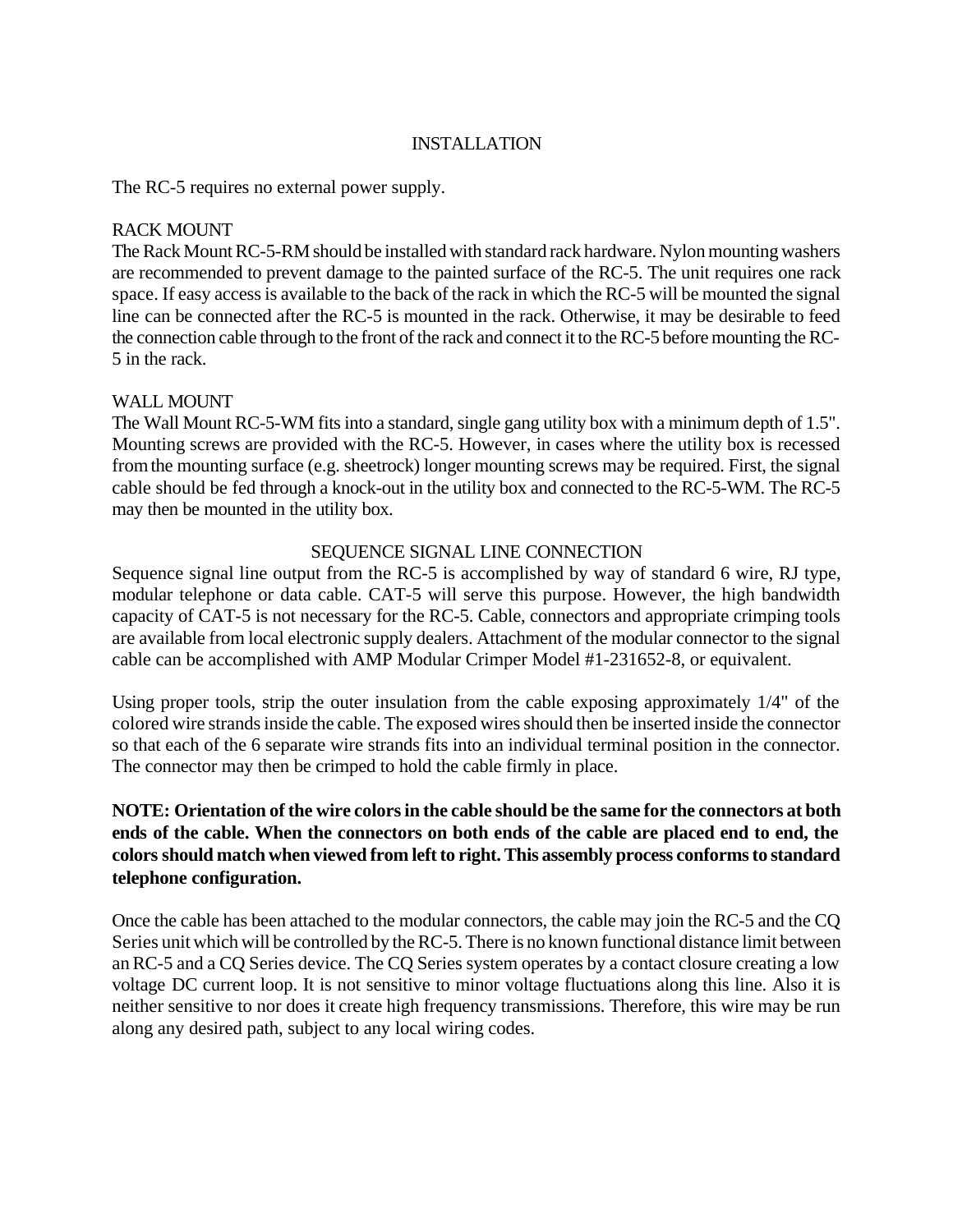#### ENABLING THE MONITOR

In order to enable the monitoring features of the RC-5, a "Terminator" (provided with the RC-5) must be installed at the signal output connection of the last CQ Series product in the system.

### CONTROLS AND FEATURES

### FRONT PANEL

Key or Rotary Knob Switch Control - Three positions: left is *Sequence Down*, up is *Pause* and right is *Sequence Up*. The Pause position will halt the activation or deactivation of the CQ system without affecting any units that have been previously powered. This position will also prevent the system from automatically turning back on should there be a momentary loss of utility electric power.

Indicator Lights - One set of lights confirms the position of the key switch as either in the sequence up, pause or sequence down position. A second set of lights indicates the status of the CQ system: *Sequence Down Complete*, *System OK* or *System Up Complete*. The System OK light will be on when the key is in the center position and the signal connection is complete between all CQ units. This light being out indicates a signal connection fault in the CQ system. This indication may be the result of a faulty signal cable, a faulty Terminator or a faulty CQ product.

### REAR PANEL

Sequence Signal Output - This receptacle is a standard RJ type, 6 pin modular phone type connector, female.

### **OPERATION**

After the RC-5 is installed and all equipment is connected (see "Installation" section) the system is ready to be powered up. With the RC-5 switch in the Sequence Down position and the Down Complete light on, turn the power switches "on" for all equipment connected to the CQ Series devices. With the switches "on" the connected equipment will be ready to receive power once the CQ System sequences up.

To sequence the system up turn the key switch to the Sequence Up position. The equipment connected to the closest RC5 device will turn on first, followed by equipment successively farther away. When the last piece of equipment is activated the Sequence Up Complete light will turn on. To turn the system off, turn the switch to the Sequence Down position. The farthest equipment will turn off first, followed by successively closer equipment. When all equipment is off the Sequence Down Complete light will turn on.

So long as the switch is in the Sequence Up position, should AC main power be lost the system will sequence back up once power is restored. It will not turn on all at once. However, should this not be desired, after the system is sequenced up place the switch in the Pause position. In this position, should power be lost it will not automatically restart once power is restored.

#### IN CASE OF MALFUNCTION

The RC-5 is not intended to function with any other power sequencing product or any other product that uses a 6 wire RJ type connection, including data communications or telephony equipment

Should there be a problem with the performance of the RC-5 the following check list is provided